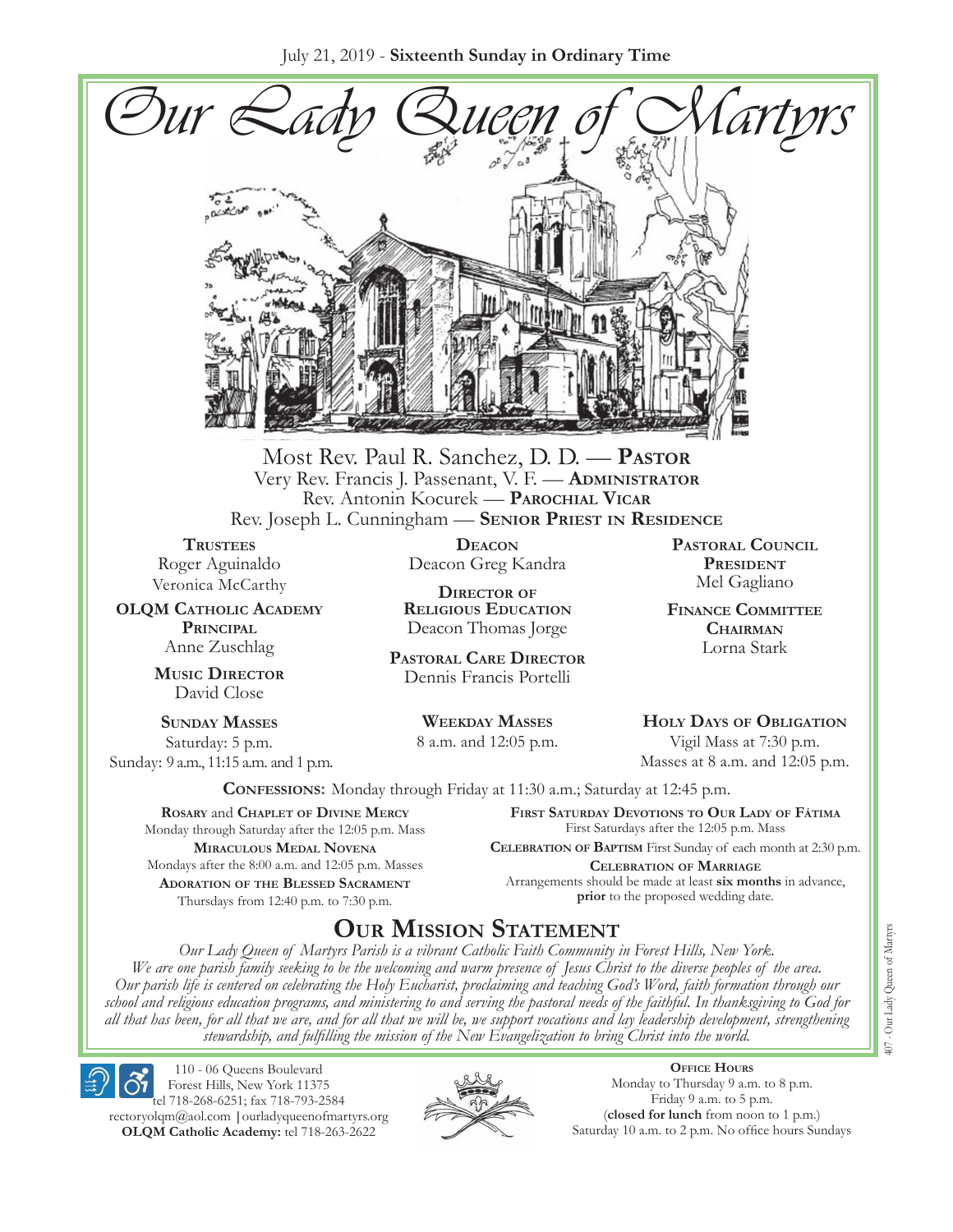# **Masses for the Week**

*Saturday, July 20* **Saint Apollinaris 8 a.m.** Clara and Hermenigildo Guballa **12:05 p.m***.* Maria Feretic **5 p.m.** Stella Natsue Yamada-Wu

*Sunday, July 21* **9 a.m. Family Mass celebrated for the parishioners of Our Lady Queen of Martyrs** *Children's Liturgy of the Word* 

> *Monday, July 22* **Saint Mary Magdalene 8 a.m.** Laura A. Szamboti **12:05 p.m.** Thanksgiving Mass

*Tuesday, July 23* **Saint Bridget 8 a.m.** Marion Ezzo **12:05 p.m***.* Vasiliy Turkin

*Wednesday, July 24* **Saint Sharbel Makhlūf 8 a.m.** Hector and Mercedes Chiriboga **12:05 p.m.** Louis D'Antuono

> *Thursday, July 25* **Saint James 8 a.m.** Elisa A. Fule **12:05 p.m.** Carrie Giglio

*Friday, July 26* **Saints Joachim and Anne 8 a.m.** Zofia and Barbara Chodor **12:05 p.m***.* Maria M. Rodriguez

*Saturday, July 27* **8 a.m.** Irene Lundquist **12:05 p.m***.* Mary Rodrigues **5 p.m.** St. John Vianney Novena

Blanche Aeppli, Svetiana Abramova, Augusto F. Alvarez, Daniel Alvarez, Aldo Arcomano, Alexander Berardino, Shana Clemente, Maria Comacho, Mary Ann Cornell, Irene Cucurella, Fr. Joseph Cunningham, Tracy Cuva, Joan Donnelly, Baby Luka Dudashvili, Daniel Garcia Sr., Stephanie Feldman, Alice Fromer, Pat Gmerek, Sean Harrison, Robert Heyer, René Hojilla, Michael H. Jordan, Anncarol Macho, Carmen Leon Marin, Liz Maryon, Artur Mavashev, Louie Mavashev, Marina Mavashev, Anthony Mendola, Veronica Nissan, Maria Ojeda, Richard O'Keeffe, Connie Panaralla, Jaime Perdomo, Clara Patoff, Grace Plank, Maureen Piatt, Nancy Piotrowski, Veronica Pulanski, Scott Salbo, Dr. Anthony Sarro, Scaturro family, Steven Strumpf, Wong Wai Suet, John Taddeo, Chris Townley, Maria Viesta, Brittany Zaita—**and all parishioners currently in nursing homes, hospitals or confined to their homes**

**About Our Sick List:** Because of space constraints we must periodically update our sick list. Names will be removed after three (3) months, unless our office is notified. Thank you for understanding.

# **Main Events of the Week**

*Sunday, July 21* **2:30 p.m.,** *rectory basement meeting room:*  **Annual Summer Potluck Luncheon!**

*Wednesday, July 24* **3 p.m.,** *Queens Community House (108-25 62nd Drive):*  **Setup for Evening Food Pantry** 

*Thursday, July 25* **After 12:05 p.m. Mass,** *church:*  **Exposition and Adoration of the Blessed Sacrament**

**7:30 p.m.** *church:* **Benediction**

*Friday, June 26* 3 p.m., *church*: WEDDING Aghogho Okrokoto/ Evan Boccardi

**7:30 p.m.,** *rectory (enter through glass door off 72nd Road):* **Charismatic Prayer Group meeting**

*Saturday, July 27* **5 p.m. Mass,** *church:*  **St. John Vianney Novena Begins 50th Jubilarian Fr. Salvatore Amato Celebrating Mass**

*Rectory = main meeting room (lower level)*



# **Remember Our Sick Remember Our Deceased**

Florence Read Eda Santorelli Hernando Segura Irene Vaccaro Grace Watt

#### **We pray for the men and women of our Armed Forces serving in the U.S. and abroad**

Eric Böhm, Sergio Borrero, Thaddeus Buenaventura, Ricardo Cantillo, Bobby DiTroia, Armando Fellin, Andrew Gonzalez, A. Jay James, William (Will) Klos, Michael Le Floch, Louis Mannino, Jean-Marc Moïse, Brian Quinn, Justin Pabse, Adam Rearick, Rodney Ross, McNeely Royal, Victoria Tissler-Bacca, Charles Torres, Jose J. Vaz, Mollie Rae Whitley, William Youssef, Phillip Whitley, Jeff Zabala. **Please pray for all who risk their lives for our safety, including police, fire, corrections and military personnel.**

407 - Our Lady Queen of Martyrs Our Lady  $\overline{407}$  .

WELCOME! Sound-enhancing assistive listening device is available if you have trouble hearing during Mass. Please visit the sacristy for information. If a disability makes it difficult for you to fully participate at Mass or other activities of our parish, email our **Parish Advocate for Persons with Disabilities**, Karen Mongiello, at [disabilities.olqm@gmail.com,](mailto:disabilities.olqm@gmail.com) to make your special needs known.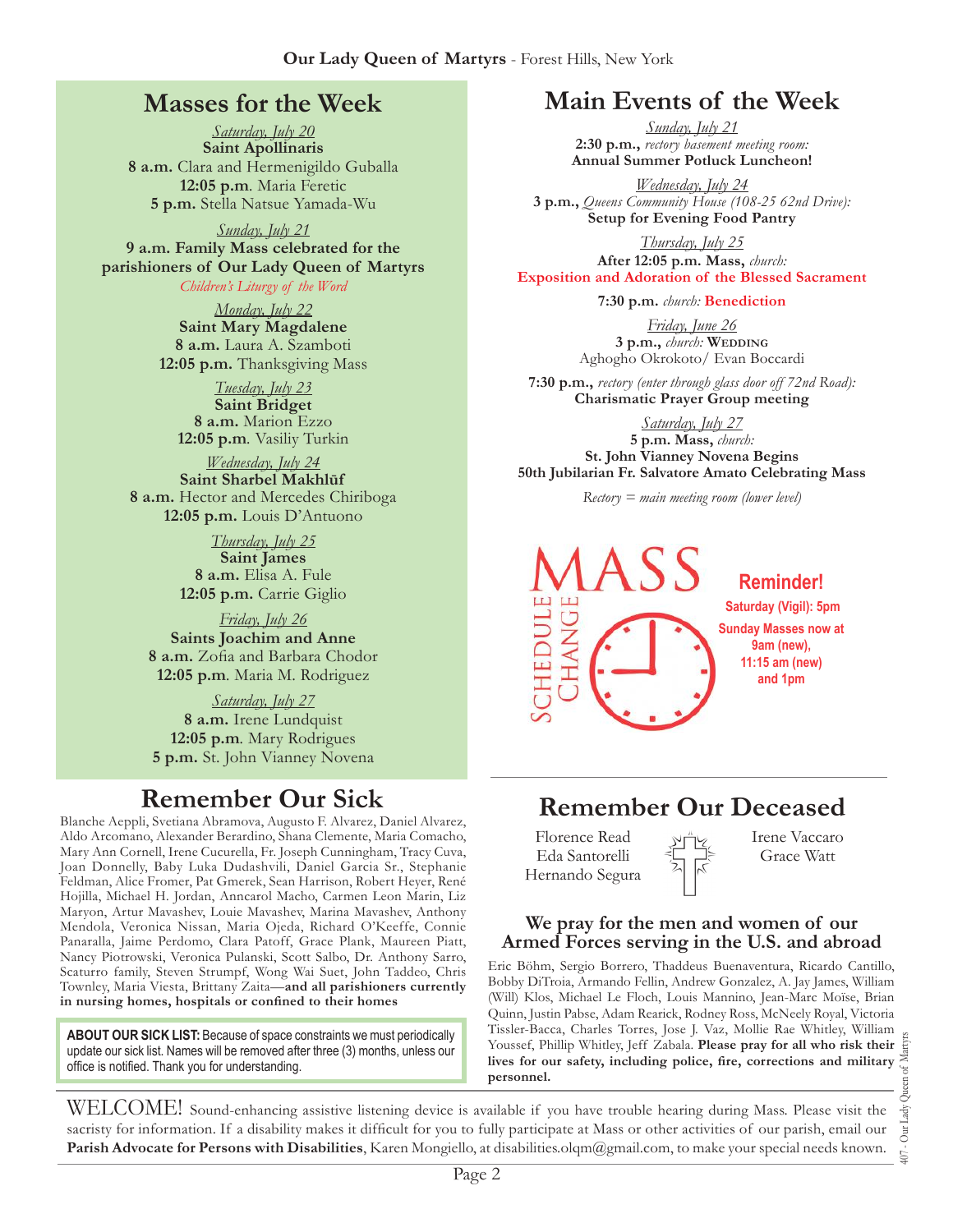# **Sunday Mass Assignments Order of Mass**

**Saturday, July 20**

*5 p.m.* 

*Celebrant:* Bishop Sanchez *Lectors:* Bettyanne McDonough, Belinda Kotin *Leader of Song:* Joe Annese *EMHCs:* Kathy Scapp, Mark Scapp, Yorke Mizelle

#### **Sunday, July 21** *9 a.m.*

*Celebrant:* Father Passenant *Lectors:* Gina Warshaw, Regina Faighes *Leader of Song:* Warren Harding *Children's Liturgy of the Word:* Carla Christian *EMHCs:* Margarita Forero, Karen Nassauer, Lenny Rodin, Richie Perl

#### *11:15 a.m.*

*Celebrant:* Father Passenant *Lectors:* Victoria Moore *Leader of Song:* Cheryl Manrique *EMHCs:* Aracelly Torres, Johanna Fausto-Di Dio, Angela Damone

### *1 p.m.*

*Celebrant:* Bishop Sanchez *Lectors:* Joanie Molina, Siobhain Kandra *Leader of Song:* Cheryl Manrique *EMHCs:* Bettyanne McDonough, Eddy Eng, Al Smith *Members of the Altar Server Society at all Sunday Masses*

**Thank you to all those who serve as ushers**



**Sixteenth Sunday of Ordinary Time** *Cycle C*

**Entrance** *Missal* #462—"I Heard the Voice of Jesus"

**Mass Parts:** Mass of Angels and Saints *(Janco)*

**First Reading** *Missal pg. 191—*Genesis 18:1-10a

**Responsorial Psalm**—Missal pg. 192

**Second Reading** *Missal pg. 192—*Colossians 1:24-28

**Gospel** *Missal pgs. 192-193—*Luke 10:38-42

**Homily**

**OFFERTORY** *Missal #456—*"You Are Mine"

**Communion** Organ Meditation *Missal #596—*"Christ, Be Our Light"

**Closing Hymn** *Missal #597*—"We Are the Light of the World"

## **Second Collections**

›› Today's second collection is for air conditioning.

›› Sunday, July 28, the second collection will be for Pastoral Care. ›› Please use the blue envelope at any time to contribute to the Parish Endowment Fund or, at our Parish Giving portal, select Blue Envelope from the pull-down menu. Read more at ourladyqueenofmartyrs.org/blue-envelope.

# **RCIA Invitation**

If you know someone age 18 and older who desires to become a Catholic, it would be our privilege to help them become fully initiated into the Catholic Church. Contact Veronica McCarthy at 718-268-6251, ext. 27, or olqmrcia[@gmail.com](mailto:rectoryolqm@aol.com) for information about RCIA at Our Lady Queen of Martyrs.

# **Memorializing a Loved One**

\*\*\*\*

If you are wishing to remember a deceased loved one or a special person with a living memorial, consider making a donation of the Wine and Hosts, Sanctuary Lamp, or Altar Flowers on a given week. An acknowledgment of your memorial will appear in our print bulletin. To arrange a memorial of any kind, please call or come in person to the rectory during business hours.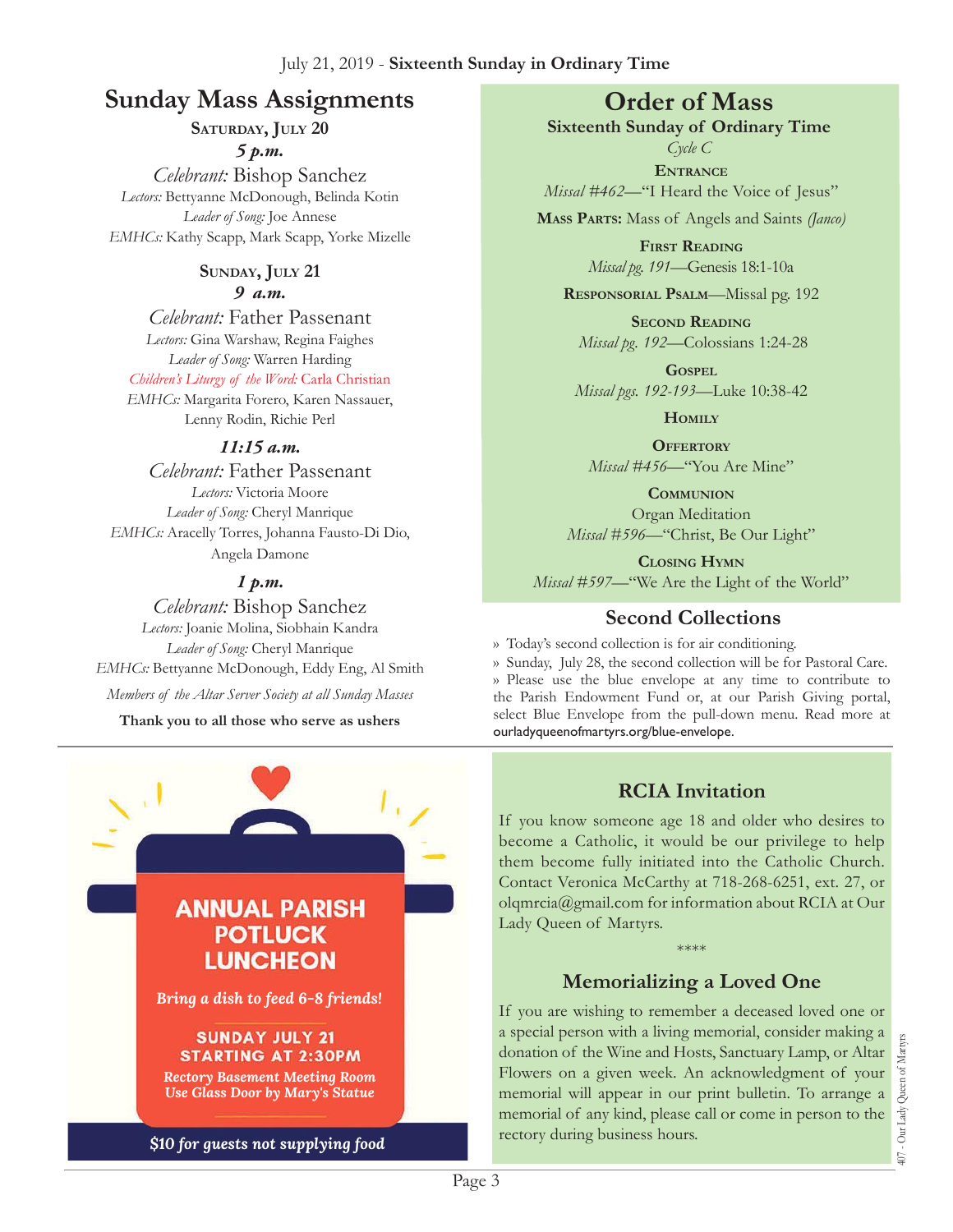# July 27 to August 4: St. John Vianney Novena

Golden Jubilarian Father Salvatore Amato, Celebrant 5 p.m. Mass on July 27 Newly Ordained Father JohnPaul Obiaeri, Celebrant 11:15 a.m. Mass on August 4

July 28 through August 3, Novena Recited at the 12:05 p.m. Mass

Every year we ask for the intercession of the patron saint of parish priests, St. John Vianney, to bless our diocese with good parish priests. To introduce the 2019 novena on Sunday, July 27, **Fr. Salvatore Amato**, pastor emeritus of Resurrection-Ascension Parish (Rego Park), will celebrate the 5 p.m. with us. Fr. Amato marks his 50th anniversary as a priest this year. A Brooklyn native, he has served at Resurrection-Ascension since 1996; he was appointed administrator there in 2011 before being named pastor in 2013. Previously he served as an assistant priest at parishes throughout Brooklyn and Queens, including St. Bernadette, Dyker Heights (1989–96); St. Helen, Howard Beach (1983–86); St. Andrew Avellino



in Flushing (1977–83), and Incarnation in Queens Village (1969–77).

On Sunday, August 4, the feast day of St. John Vianney, our 11:15 a.m. Sunday Mass will be celebrated by **Fr. JohnPaul Obiaeri**, who was ordained by Bishop DiMarzio on June 5. Fr. Obiaeri grew up in Nigeria

in a region that is heavily Catholic, so the Church was always a strong influence for him. After high school he started studies in the seminary but quit to explore other avenues. He served in the national youth service after college and worked in the hotel business. Eventually, he decided to come to New York to study at the



*Father JohnPaul*

Jesuit university, Fordham. He found a Nigerian community of worshipers at St. Clement Pope in Jamaica and confided his thoughts about the priesthood to the parish priest there, who counseled him to call the diocesan vocation office. Fr. Obiaeri will offer first blessings in the Mary garden after Mass and the conclusion of the St. John Vianney Novena.

We also call on all of you to lend spiritual help and encouragement to the 2019–20 class of seminarians in our diocese by using the prayer sign-up sheet, posted by the sacristy, and to make one of the seminarians your Father Amato **prayer in Collect** Diagram prayer intention for this period.



FAITH & GOOD WORKS is the theme of this year's diocesan appeal to support the daily work of the Catholic church in Brooklyn and Queens. It's work that no one parish can accomplish alone. Catholic Charities; Hospital, College, and Prison Chaplains; Diocesan Vocations Office; Catholic Migration Services; Office of Faith Formation; Futures in Education Scholarship Foundation—all these programs rely on your Annual Catholic Appeal support. Making a gift is as easy as . . .

- 1. Using one of the special Annual Catholic Appeal gift envelopes you'll find near the church doors
- 2. Making a pledge from your phone by texting "ACA" to 917-336-1255
- 3. Donating online at the Catholic Foundation portal: **[www.catholicfoundationbq.org/annual-](www.catholicfoundationbq.org/annual)catholic-appeal**

# **2019 PARISH Participation Level**

As of July 15, a total of 342 individuals/families in our parish have made an Annual Catholic Appeal pledge. That is 20% fewer pledges than last year when 428 parishioners gave. Help us **meet or beat** that goal in participation level. If you have not yet made a gift, please consider acting today. We need everyone's involvement. Thank you.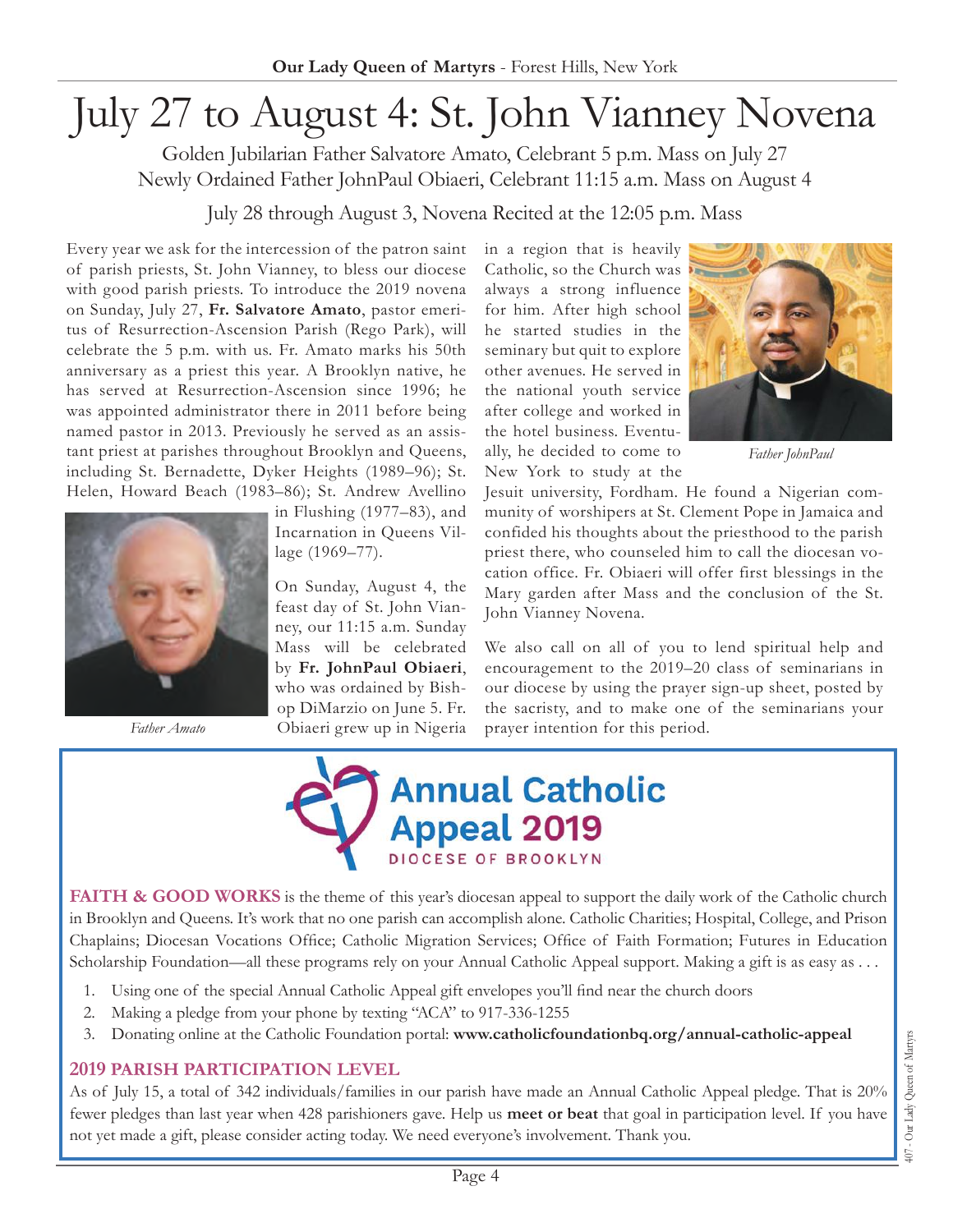# **OLQM Summer Calendar**

*Check the bulletin weekly for updates.*

**TODAY Sunday July 21: Potluck Luncheon Hosted by Pastoral Care**, *2:30 p.m., rectory basement meeting room*

**Saturday July 27: St. John Vianney Novena Begins**, *5 p.m. Mass celebrated by 50th Jubilarian priest*

**Sunday August 4: St. John Vianney Feast Day**, *11:15 a.m. Mass celebrated by newly ordained priest; novena conclusion followed by First Blessings* 

**Wednesday August 14: Vigil Mass for the Assumption,** *7:30 p.m.*

**Thursday August 15: Assumption of the Blessed Virgin Mary (HDO)**, *Masses 8 a.m. & 12:05 p.m. (Blessing with Seawater)*

**Weekend August 24**–**25: Summer Missionary**, *all Masses*

**Wednesday September 11: Commemoration of 9/11/01 (on the 18th Anniversary)**, *Masses 8 a.m. & 12:05 p.m.*

**Sunday September 15: Parish Feast Day,** *Special Mass at 11:15 a.m.*

**Sunday September 15: St. Lorenzo Ruiz Mass followed by Social**, *1 p.m.*

**Saturday September 21: Mass in Honor of Korean Martyrs**, *12:05 p.m.*

#### **Weekly Collections**

**July 14**<br>2.046.00 Candle Offerings 1st Collection 9,073.00 2nd Collection *(Parish Youth programs)* 2,807.00 Online Parish Giving 1,180.00 Mail In 225.00 TOTAL 15,331.00 Weekly Income Needs\* 21,250.00 Surplus/(Deficit) (5,919.00)

\* Amount needed weekly to meet church expenses. Figures are unaudited.

Please remember the Roman Catholic Church of Our Lady Queen of Martyrs in your will and estate planning. Contact Bishop Sanchez or Father Passenant at 718-268-6251.

*Learn the Art of Byzantium Painting. See page 6.*

# **COUNTDOWN TO KINDERGARTEN!**



SEATS AVAILABLE FOR 2019-20

**Our Lady Queen of Martyrs Catholic Academy** 

- · Faith-based, caring environment
- · Personalized attention
- . Early reading and math skills
- · Art, music, technology, and more

Children who are 5 years old in 2019 are eligible to join us in the Fall!

FOR MORE INFORMATION, CONTACT US AT 718.263.2622

Serving children of all faiths 72-55 Austin Street<br>Forest Hills, NY 11375 olqmca.org

# Deanery Corner

*A place to share news and events at nearby parishes*

**Feel Great, Look Great Exercise Class**. **Wednesdays, 8:30 a.m. to 9:30 a.m. Our Lady of Mercy** Parish Hall (70-01 Kessel). Low-impact, gentle movements for your muscles and joints. \$2/session. For all ages! Call 718-268-6143.

\*\*\*\*

**American Martyrs Leisure Club Trip to Resorts Casino, Atlantic City. August 21.** Leaving from the parking lot at Bell Blvd. and Union Turnpike (Oakland Gardens) at 9:15 a.m. and returning about 9:15 p.m. For information and reservations, please call Rosemarie at 718-479-9479. Come have fun! All are welcome!

#### **By Email** Rectory Office: **rectoryolqm@aol.com**

Pastor's Office: pastorolqm@aol.com

Administrator's Office: admn.olqm@yahoo.com

Bulletin Subjects: olqmcomm@aol.com

OLQM Catholic Academy info@olqmca.org

Pastoral Care Office: dfport@gmail.com

Religious Education Office: olqmreled@gmail.com

RCIA Office: [olqmrcia@gmail.com](mailto:olqmrcia@gmail.com)

Deacon Greg Kandra: dcngreg@gmail.com

Disabilities Advocate: [disabilities.olqm@gmail.com](mailto:disabilities.olqm@gmail.com)

# **Contact Us**

**By Telephone** Rectory Office: **718-268-6251 Emergency** (last rites) 718-810-9788 (*after office hours)*

OLQM Catholic Academy: 718-263-2622

Religious Education Office: 718-263-0907

RCIA Office: 718-268-6251, ext. 27

OLQM Charity Outreach: 718-268-6251, ext. 43

#### **Online** Website:

www.ourladyqueenofmartyrs.org

Facebook, Twitter and Instagram: @OLQMChurch

OLQM Catholic Academy: <www.olqmca.org>